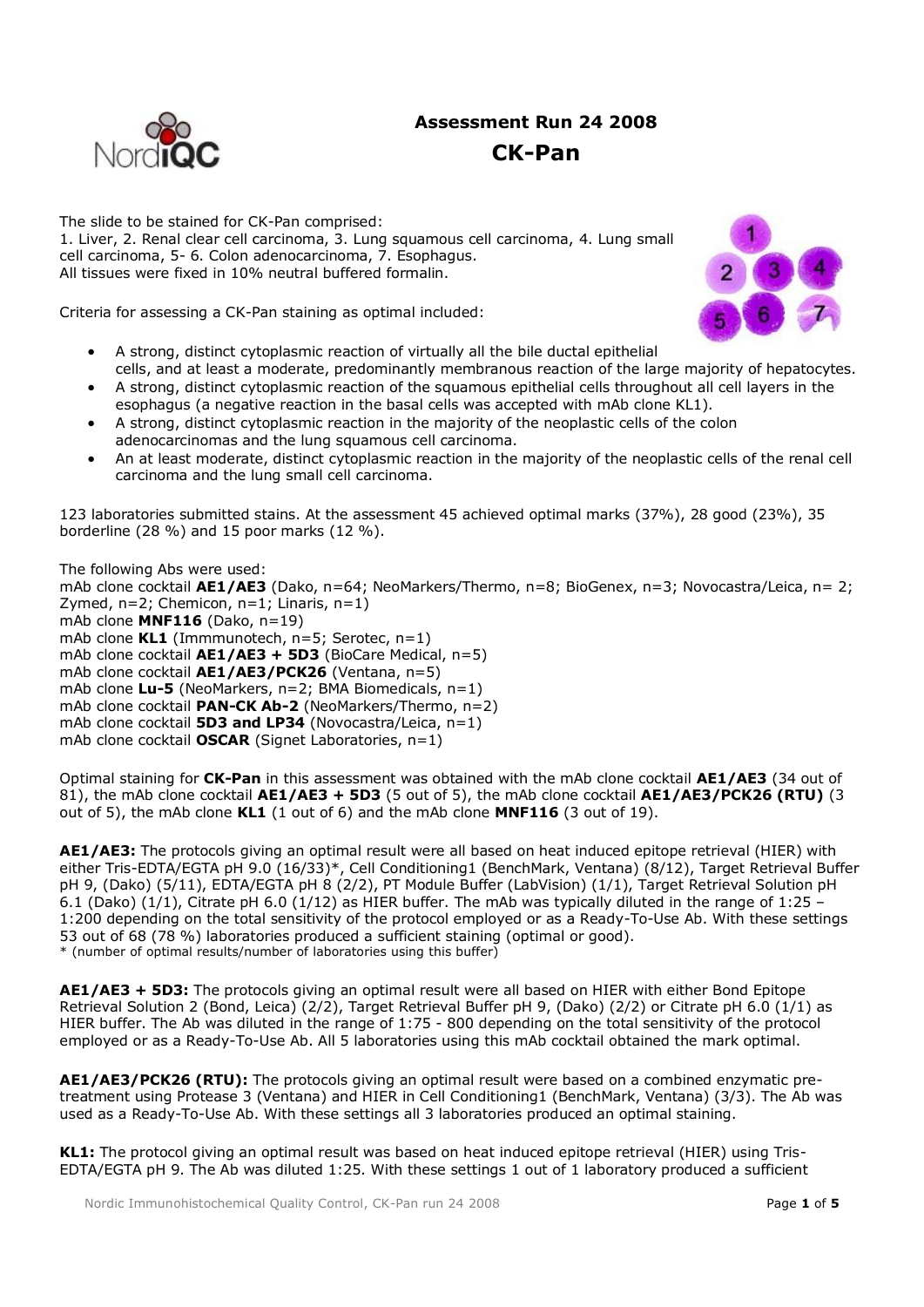staining marked as optimal.

**MNF116:** The two protocols giving an optimal result were either based on enzymatic pre-treatment with Proteinase K (Dako) and a dilution of 1:200 of the primary Ab or based on heat induced epitope retrieval (HIER) using Citrate pH 6.0 and a Ready-To-Use Ab. With these settings 2 out of 2 laboratories produced a sufficient staining marked as optimal.

The most frequent causes of insufficient stains were (often in combination):

- Inappropriate epitope retrieval (e.g., proteolysis for the mAb clone AE1/AE3)
- Too low concentration of the primary antibody
- Less successful primary Ab
- Insufficient HIER (Citrate pH 6.0 for AE1/AE3)

In this assessment and in concordance with the previous CK-Pan assessments in run 15 and 20 the prevalent feature of an insufficient staining was a too weak or negative reaction of cells/structures supposed to be demonstrated. The majority of the laboratories were able to demonstrate CK in the two colon adenocarcinomas, the lung small cell carcinoma and the squamous cell carcinoma as well as in the bile ductal cells. However, the demonstration of CK in the renal cell carcinoma was more difficult and only seen for protocols with a high sensitivity and appropriate protocol settings, e.g. as obtained with a correct titre of the mAb clone cocktails AE1/AE3 and AE1/AE3 + 5D3 combined with efficient HIER.

In accordance with previous assessments of CK-Pan, liver was a reliable positive control, as all laboratories that could demonstrate the membranous CK in the hepatocytes also could demonstrate CK in the renal cell carcinoma. Thus, the demonstration of the primary CK-LMW subtypes 8 & 18 in the normal and and neoplastic simple epithelial was most challenging, whereas the demonstration of the primary CK-HMW subtypes 5 & 14 in the squamous epithelial cells was less problematic.

The choice of retrieval method has to be specifically linked to the choice of the Ab clone for CK-Pan, as the Ab cocktail AE1/AE3 shows a superior performance when used with HIER, while proteolytic pre-treatment should be used for the mAb clone MNF116. This is illustrated in table 1 where the cumulated data for the most widely used clones is listed relating the pass rate for the clone to the epitope retrieval method. E.g. the pass rate for AE1/AE3 was 71% when HIER was applied and 13% when protease was used.

|                           | Pass rate for run 15, 20 & 24 |                   |                  |                   |                   |                   |  |
|---------------------------|-------------------------------|-------------------|------------------|-------------------|-------------------|-------------------|--|
|                           | <b>Total</b>                  |                   | <b>HIER</b>      |                   | Prot. pre-treatm. |                   |  |
|                           | <b>Protocols</b>              | <b>Sufficient</b> | <b>Protocols</b> | <b>Sufficient</b> | <b>Protocols</b>  | <b>Sufficient</b> |  |
| mAb clone AE1/AE3         | 189                           | 125 (66%)         | 174              | 123 (71%)         | 15                | 2(13%)            |  |
| mAb clone MNF116          | 39                            | 21 (54%)          | 15               | 5(33%)            | 24                | 17 (71%)          |  |
| $ mAb $ clone $KL1$       | 25                            | 15 (60%)          | 25               | 15 (60%)          | 0                 | 0                 |  |
| mAb clone AE1/AE3 + PCK26 | 20                            | $3*$ (15%)        | 3                | 0                 | 14                | 0                 |  |
| mAb clone AE1/AE3 + 5D3   | 11                            | 11 (100%)         | 11               | 11 (100%)         | 0                 | 0                 |  |
| lmAb clone Ab2            | 8                             | 6(75%)            | 4                | $4(100\%)$        | 4                 | $2(50\%)$         |  |
| mAb clone 5D3/LP34        | 6                             | 1(17%)            | 5                | 1(17%)            |                   | 0                 |  |

## Table 1. **Cumulated data for selected CK-Pan clones**

\*3 using a sequential retrieval, HIER followed by enzymatic pre-treatment - all 3 were assessed as optimal.

This was the fourth assessment of CK-Pan. The overall pass rate has been almost constant in the 4 runs as shown in table 2:

## Table 2. **Pass rate for CK-Pan in four runs**

|                    | Run 8 2003 | Run 15 2005 | Run 20 2007 | Run 24 2008 |
|--------------------|------------|-------------|-------------|-------------|
| $Participants, n=$ |            |             | 103         |             |
| Sufficient results | 53%        | 58%         | 62%         | 60%         |

In the last assessment of CK-Pan run 20, 103 laboratories participated out of which 39 (38%) obtained an insufficient mark. Each was given a specific recommendation to improve their protocol. 30 of them submitted a new CK-Pan stain in run 24. 13 followed the recommendation, of which 9 improved to good or optimal (69 %). 12 laboratories did not follow the recommendation, and 2 of these (17 %) obtained a sufficient staining in run 24. 5 laboratories changed their entire IHC system and 2 of these obtained a sufficient staining.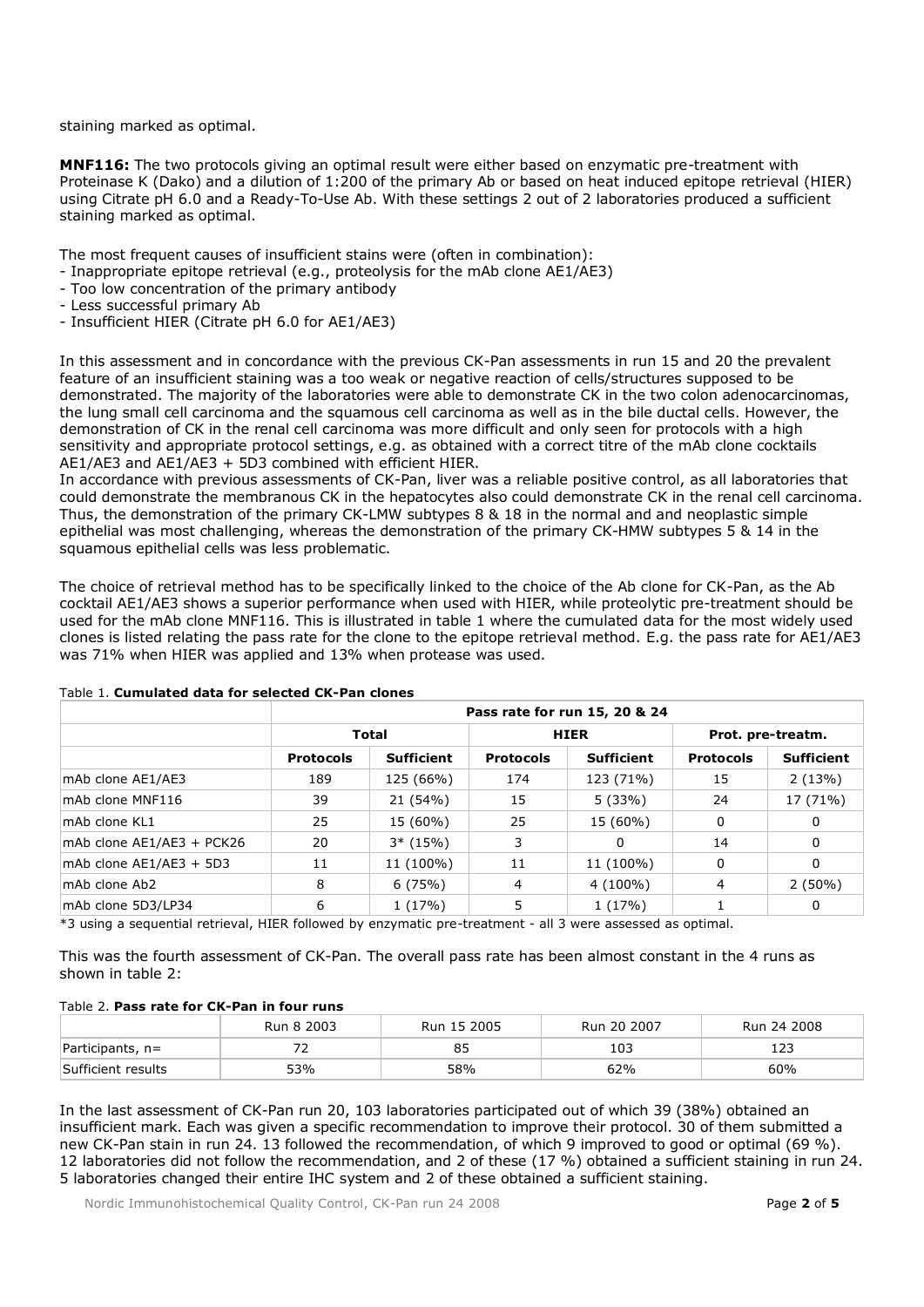In total 109 laboratories obtaining an insufficient result in run 8, 15 and run 20 have been given specific recommendations how to improve their protocol. 89 laboratories submitted a new CK-Pan stain in the subsequent run. 44 followed the recommendation, of which 31 improved to good or optimal (71 %). 40 laboratories did not follow the recommendation, and 6 of these (15 %) obtained a sufficient staining in the subsequent run.

### **Conclusion**

The mAb clones **AE1/AE3**, **AE1/AE3 + 5D3**, **AE1/AE3 + PCK26**, **KL1** and **MNF116** all can be used to obtain an optimal staining for CK-Pan. The epitope retrieval and protocol settings have to be specifically tailored to each of the clones/cocktails. Liver is an appropriate control tissue irrespective of the clone/cocktail applied: Almost all hepatocytes must show a distinct cytoplasmic staining with enhancement along the cell membranes.



Fig. 1a

Optimal staining for CK-PAN of the liver using the mAb clone cocktail AE1/AE3+PCK26 with a combined retrieval of proteolysis and HIER. The majority of the hepatocytes show a distinct, moderate to strong, predominantly membranous staining.



Fig. 1b

Insufficient Staining for CK-PAN of the liver using the mAb clone cocktail AE1/AE3+PCK26 with proteolysis (same field as in Fig. 1a.). Only the bile duct epithelial cells are demonstrated, while the hepatocytes only expressing limited CK are unstained.





Optimal staining for CK-PAN using same protocol as in Fig. 1a. Left: Renal cell carcinoma. A large proportion of the neoplastic cells show a moderate to strong staining.

Right: Colon adenocarcinoma. Virtually all the neoplastic cells show a strong cytoplasmic staining.





Insufficient staining for CK-PAN using same protocol as in Fig. 1b. Illustrating the false negative reaction in low antigen expressing tumours as RCC. Same fields as in Fig. 2a. Left: Renal cell carcinoma. Only scattered neoplastic cells are weakly positive, while the majority is totally negative Right: Colon adenocarcinoma. Virtually all the neoplastic cells show a moderate cytoplasmic staining.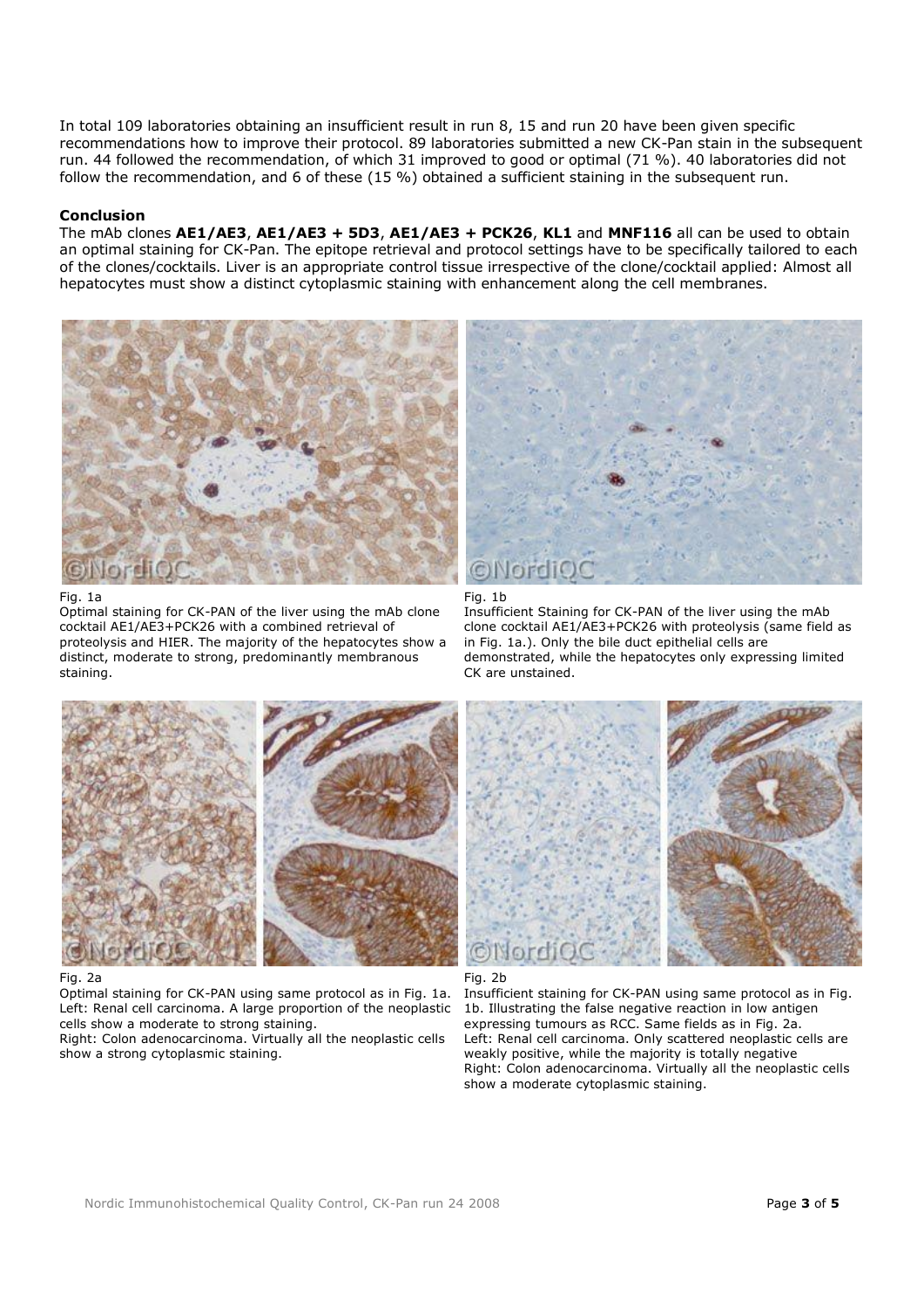

### Fig. 3a

Optimal staining for CK-PAN using same protocol as in Fig. 1a. The majority of the neoplastic cells of the small cell lung carcinoma show a moderate cytoplasmic staining. Also myofibroblasts in the stroma show a weak cytoplasmic staining.



Fig. 3b Insufficient staining for CK-PAN using same protocol as in Fig. 1b. – same field as in Fig. 3a. Only scattered neoplastic cells are weakly positive, while the majority is totally negative.



#### Fig. 4a

Optimal staining for CK-PAN in the esophagus using same protocol as in Fig. 1a. All the squamous epithelial cells throughout the entire epithelial layer are stained.





Staining for CK-PAN in the esophagus same insufficient protocol as in Fig. 1b - same field as in Fig. 4a. Only the intermediate and superficial squamous epithelial cells are stained, while the basal cells are negative.